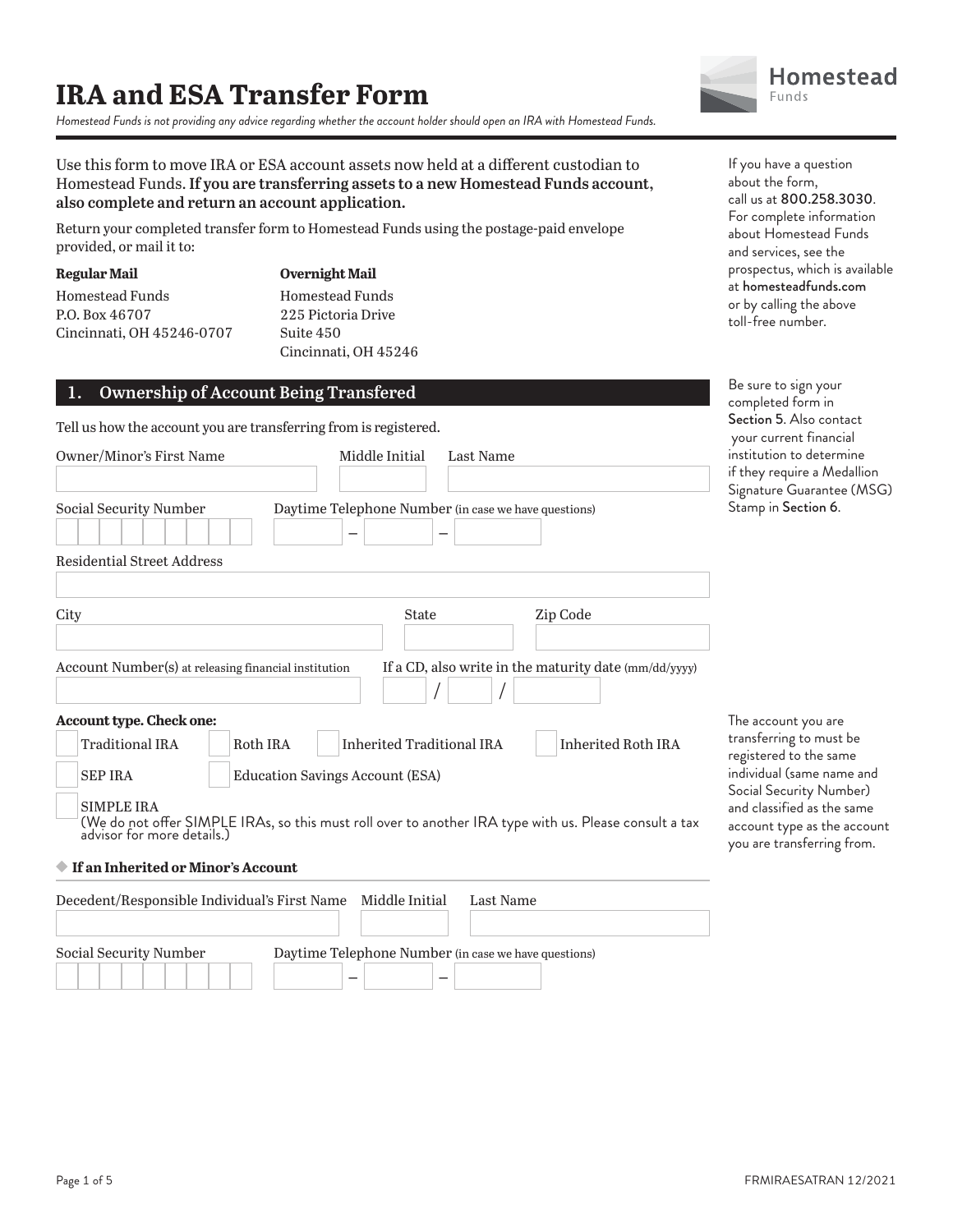*Homestead Funds is not providing any advice regarding whether the account holder should open an IRA with Homestead Funds.*

## **2. Current Financial Institution Address (where we should mail request)**

Provide the name and address of the financial institution currently holding this account.

Mutual Fund or other Financial Institution Company Name

| Mailing Address for Transfer Requests |                                   |          |
|---------------------------------------|-----------------------------------|----------|
| City                                  | <b>State</b>                      | Zip Code |
| Phone Number (if known)               | Account Representative (if known) |          |

### **3. Transfer Instructions**

Write in the current account number and amount you are transferring from your current account to your Homestead Funds account. If you are transferring assets to a new Homestead Funds account, also complete and return an IRA or ESA Account Application.

| Account Number at releasing financial institution  |    | Type of transfer - must check one. |                                                        |  |
|----------------------------------------------------|----|------------------------------------|--------------------------------------------------------|--|
|                                                    |    | Liquidate                          | Transfer in kind                                       |  |
| Amount to transfer - must complete one.            |    |                                    |                                                        |  |
| All or \$                                          | or | shares                             |                                                        |  |
| Description of Assets (CD, Mutual Fund, Brokerage) |    |                                    | Symbol or CUSIP (if applicable)                        |  |
| Account Number at releasing financial institution  |    | Liquidate                          | Type of transfer - must check one.<br>Transfer in kind |  |
| Amount to transfer - must complete one.            |    |                                    |                                                        |  |
| All or $$$                                         | or | shares                             |                                                        |  |
| Description of Assets (CD, Mutual Fund, Brokerage) |    |                                    | Symbol or CUSIP (if applicable)                        |  |
| Account Number at releasing financial institution  |    | Liquidate                          | Type of transfer - must check one.<br>Transfer in kind |  |
| Amount to transfer - must complete one.            |    |                                    |                                                        |  |
| All or \$                                          | or | shares                             |                                                        |  |
| Description of Assets (CD, Mutual Fund, Brokerage) |    |                                    | Symbol or CUSIP (if applicable)                        |  |
|                                                    |    |                                    |                                                        |  |

**Homestead Funds** 

Please contact your current financial institution to verify the address that this request should be mailed to as it is common for financial institutions to have many addresses. If you provide the wrong address your transfer may not be completed.

Transfer in kind is not common. These are transfers to/from omnibus accounts to/from regular accounts already invested in Homestead Funds. If you check this box, skip Section 4. Your investment allocations will stay the same.

If you complete more than one account number in Section 3, each must match the registration and financial institution in Sections 1 & 2.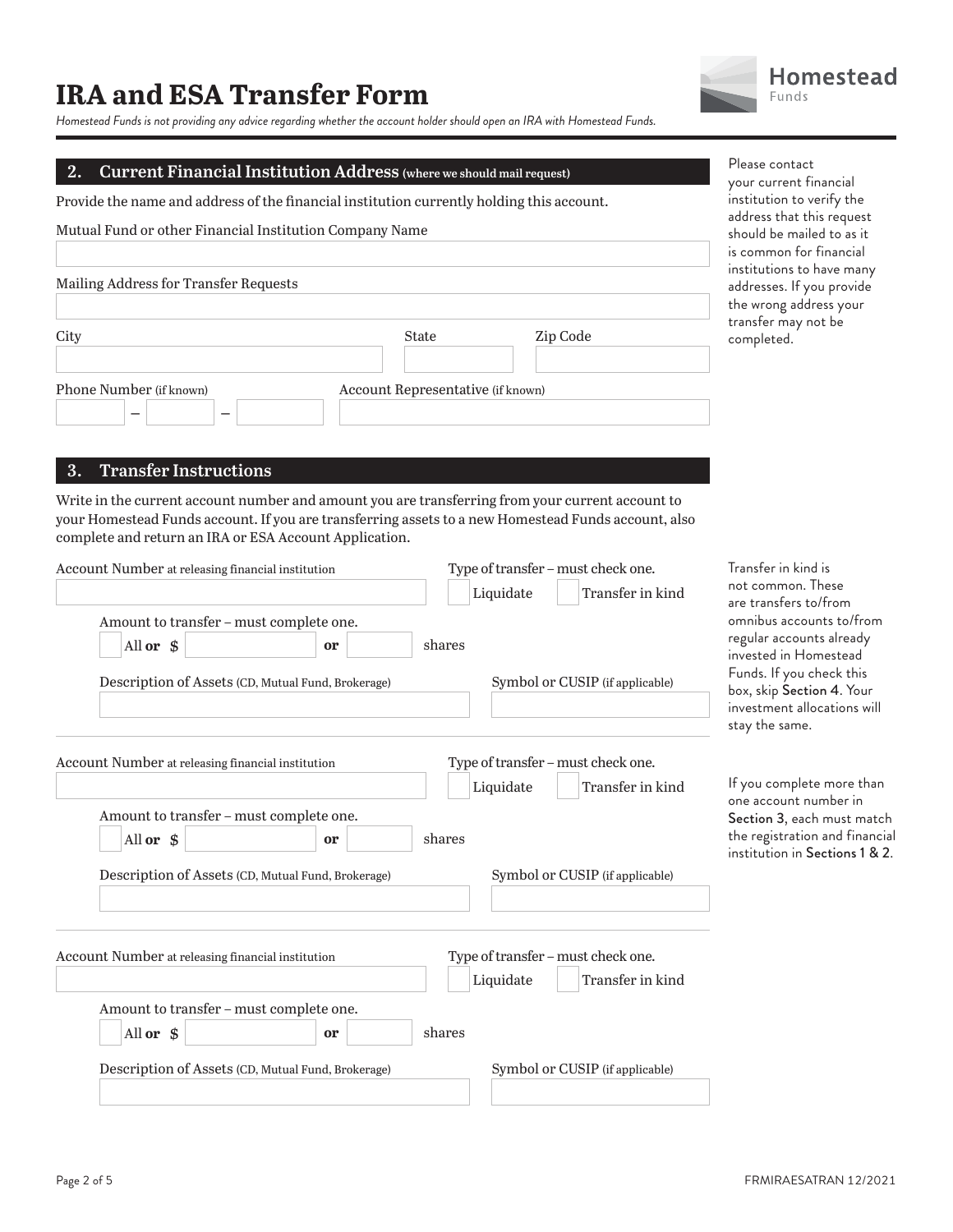

*Homestead Funds is not providing any advice regarding whether the account holder should open an IRA with Homestead Funds.*

## **3. Transfer Instructions (continued)**

If you are transferring Certificates of Deposit (CDs) only, indicate whether you want your current custodian to liquidate the CDs now or at maturity.

#### **Check one (if applicable):**

**Liquidate Immediately (for CDs only)**. If transferring CDs prior to maturity you may incur a penalty for early withdrawal.

**Liquidate at maturity (for CDs only)**. If transferring CDs at maturity, maturity date must be within 60 days of this request. If maturity date is less than 15 days, you may also want to your current custodian to prevent automatic reinvestment of the account.

## **4. Homestead Funds Account Information and Fund Selections**

Tell us how the amount you are transferring to Homestead Funds should be invested once we receive your assets from the current financial institution.

#### **You must complete Sections A and B.**

## **A. Homestead Funds Account Information**

#### **Check one:**

 Deposit proceeds in a new Homestead Funds account per the investment allocations below. (You must also complete and mail, with this form, the appropriate account application.)

 Deposit proceeds in an existing Homestead Funds account that matches the registration in **Section 1.**

Homestead Funds Account Number

Make sure to complete Sections A and B.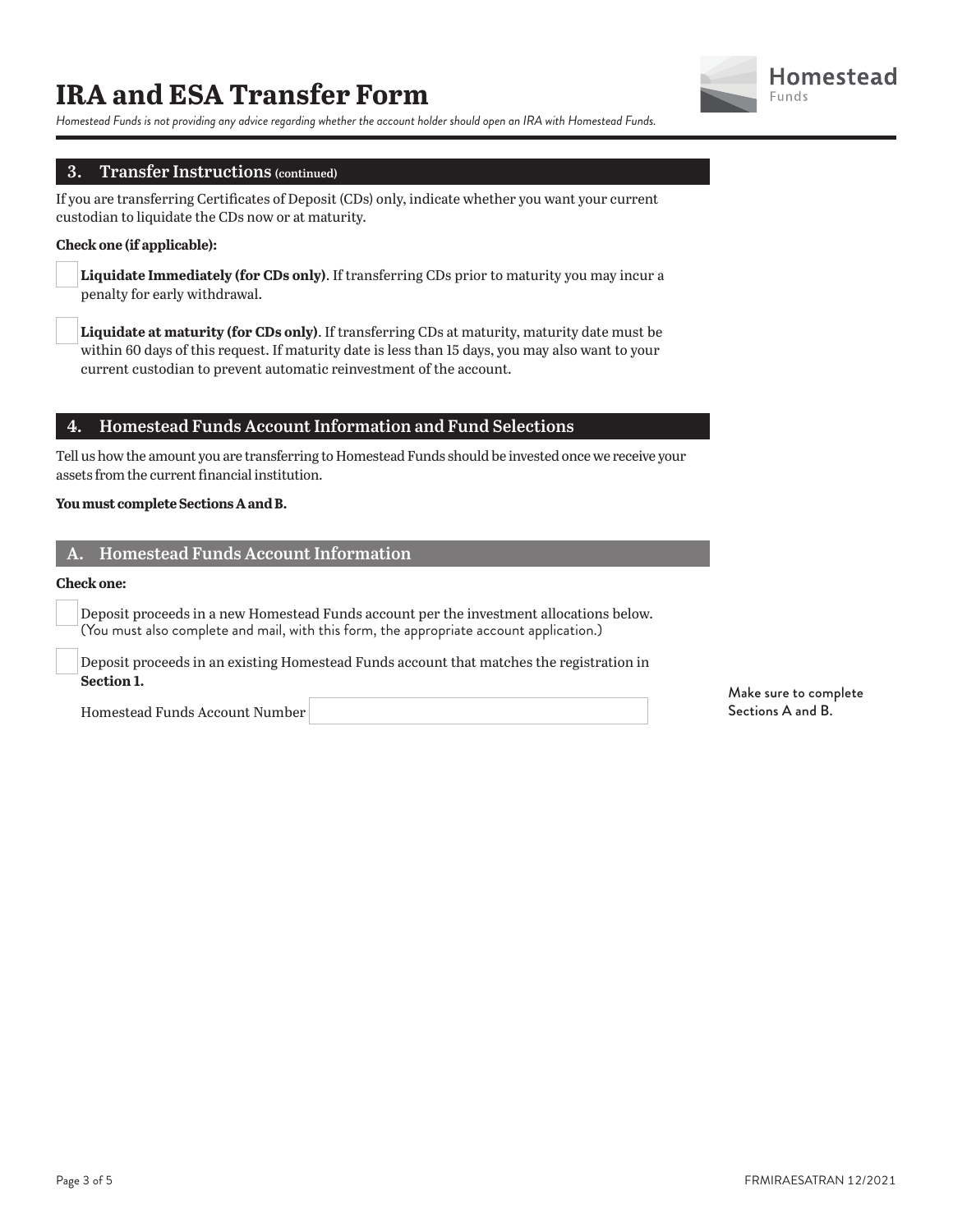*Homestead Funds is not providing any advice regarding whether the account holder should open an IRA with Homestead Funds.*

## **B. Fund Selections**

You must also provide allocation instructions. **Choose one of two options below.**

If you choose *this option you must be working with a Homestead Funds representative* on an asset allocation plan and have or will be receiving the Asset Allocation Questionnaire. This fund selection is not meant to be a long-term strategy. It is meant to be a holding place for your assets while your asset allocation plan is completed. Generally you would indicate your full dollar amount for investment or 100%

Daily Income Fund (168)

*This option is for shareholders who are making their own fund selection.* By choosing this option, you acknowledge that you have not received any investment recommendations or advice from Homestead Funds or any of its representatives, and are making these fund selections purely on the basis of your own independent research and decision making process.

| <b>Total</b>                                | \$<br>100<br><sub>or</sub> | % |
|---------------------------------------------|----------------------------|---|
|                                             |                            |   |
| Rural America Growth and Income Fund (414)  | \$<br><sub>or</sub>        | % |
| Growth Fund (182)                           | \$<br><sub>or</sub>        | % |
| International Equity Fund (180)             | \$<br><sub>or</sub>        | % |
| Small-Company Stock Fund (178)              | \$<br><sub>or</sub>        | % |
| Value Fund (176)                            | \$<br><sub>or</sub>        | % |
| Stock Index Fund (174)                      | \$<br><sub>or</sub>        | % |
| Short-Term Bond Fund (172)                  | \$<br>or                   | % |
| Intermediate Bond Fund (171)                | \$<br><sub>or</sub>        | % |
| Short-Term Government Securities Fund (170) | \$<br><sub>or</sub>        | % |
| Daily Income Fund (168)                     | \$<br><sub>or</sub>        | % |
|                                             |                            |   |

**Investment Allocation**